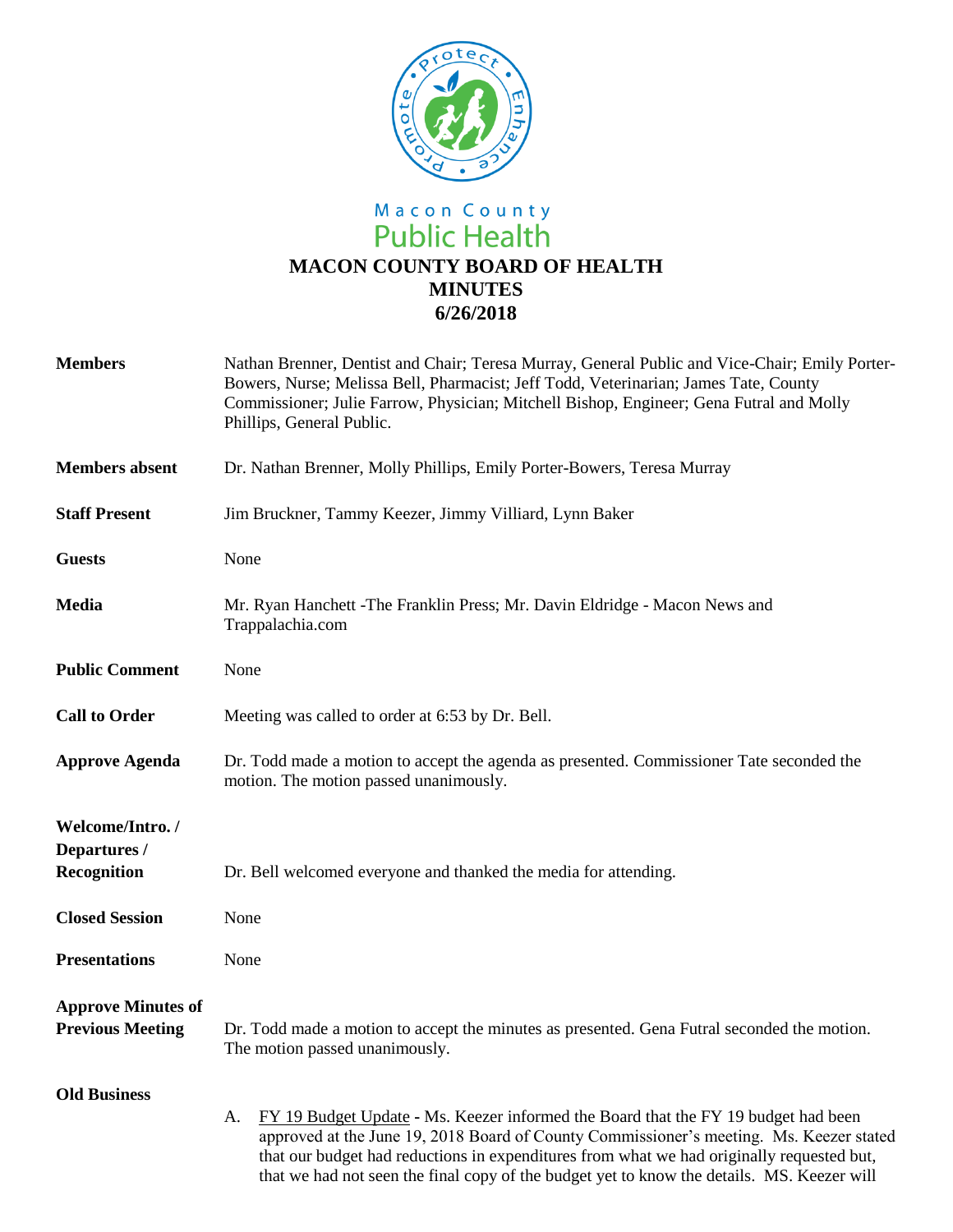update the Board next month.

- B. Grants Update Mr. Bruckner stated that we had been approved for year two funding for the Office of Rural Health Integrated Care Grant that we currently have in the amount of \$150,000; and, the WIC grant to purchase computer equipment. Mr. Bruckner indicated that we did not receive the Office of Rural Health Medical Access (MAP) grant which would have been continuation funding for the maternal health program; nor the Evergreen Grant to support the tele-psych grant that we are pursuing and expansion of our behavioral health program.
- C. Animal Control Ordinance Update Mr. Bruckner informed the Board that the ordinance had been passed by the Board of County Commissioner's at their May 8, 2018 meeting, as recommended by this Board. Macon County Animal Control has implemented the changes with no significant issues at this time.
- D. Medication Takeback Event Update Ms. Baker stated that MountainWise of Macon County and the Substance Use Task Force had partnered with Franklin Police, Macon County Sheriff's Department and Highlands Police Department to hold two events on June 9, 2018. The first event was held in Franklin at the new Ingles on the Georgia Road and collected approximately 13 pounds of medication equating to about 13,000 pills. The second event was held at Bryson's Food Store in Highlands collecting approximately 11 pounds of medication equating to about 11,000 pills. Macon County Public Health took the opportunity at these events to educate the community about the Lock Your Meds campaign focused on how to safely secure home medications to prevent access to children. Ms. Baker further stated that education was provided about medication drop boxes which can be accessed Monday through Friday from 8:00 a.m. to 5:00 p.m. Those boxes are located at the Franklin Police Department, Macon County Sheriff's Annex and, the Highlands Police Department. Another Medication Takeback event is scheduled for this fall but details have not yet been finalized.
- E. Rabies Clinic Update Mr. Villiard gave an update on the Spring Rabies Clinics held on May 12, 2018 in Franklin and Highlands and on May 26, 2018 in Nantahala. Mr. Villiard stated that in accordance with North Carolina General Statutes, health departments are required to sponsor at least one community rabies clinic per year; and, Macon County public Health generally holds two – one in the spring and one in the fall. Mr. Villiard indicated that Macon County Public Health Animal Services distributes flyers about the events, posts the events on Facebook pages, and purchases newspaper ads to inform the community about the events. He stated these events are in partnership with the local veterinarians and schools as the veterinarians and their staff provide the shots and rabies tags; the schools provide the space; and Macon County Public Health staff provide support services including promotion of the events, set-up and clean-up of the events, traffic control, etc. Mr. Villiard allowed that 429 shots were given at the spring clinics. The Franklin site with the lowest turnout was South Macon with 93 vaccinations. Eleven vaccinations were given in Highland and two were given in Nantahala. Due to the continued decrease in numbers (vaccinations peak in 2009), a survey of the veterinarians was conducted this year. So far, we have only received three or four responses. Those responses indicate a desire to continue providing the clinics two times per year but to decrease the number of sites and rotate the sites between spring and fall. Mr. Villiard further stated he would like to thank all the veterinarians who participated to keep rabies down in Macon County. Dr. Todd gave a personal account of what is involved in working at the clinics and how thankful the community is for the service.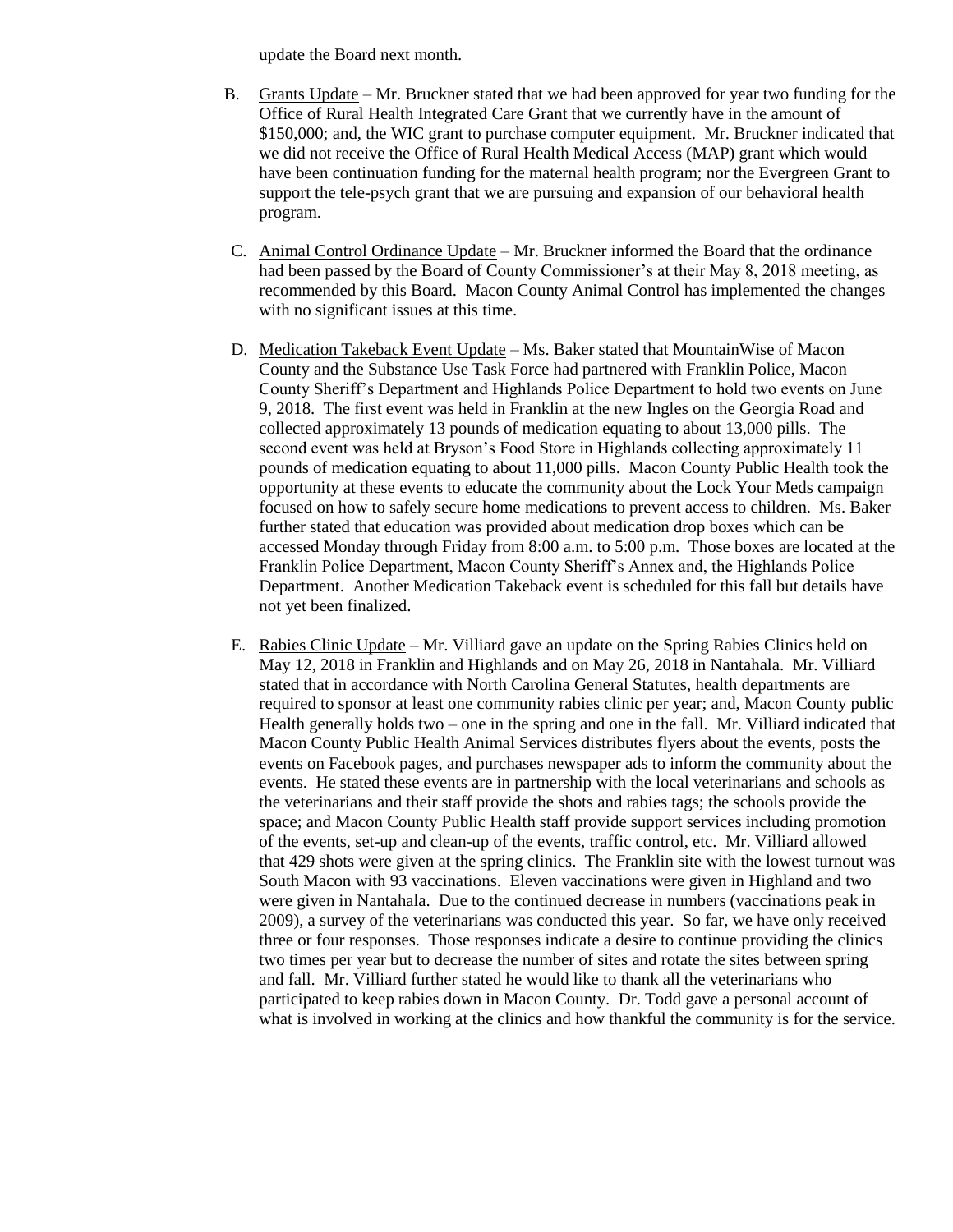A. Discussion Animal Services Program – Mr. Villiard shared the mission of Macon County Animal Services is to protect the health and safety of residents, to protect animals, and to promote their humane treatment. He provided the following data to the Board:

|                                                                                                                            | <b>FY 18</b>                                                                                                                                                                                              | <b>FY 17</b> |
|----------------------------------------------------------------------------------------------------------------------------|-----------------------------------------------------------------------------------------------------------------------------------------------------------------------------------------------------------|--------------|
| Intake of animals into the<br>shelter                                                                                      | 915                                                                                                                                                                                                       | 865          |
| Adoptions (more cats than<br>dogs are adopted and all<br>animals are spayed/neutered<br>before finalizing the<br>adoption) | 229                                                                                                                                                                                                       | 264          |
| Transfers to No-Kill<br>shelters (predominately<br>dogs)                                                                   | 292                                                                                                                                                                                                       | 330          |
| Return to owner (most are<br>dogs)                                                                                         | 150                                                                                                                                                                                                       | 157          |
| Euthanasia (goal is to keep<br>below 15% and most are<br>sick, aggressive or<br>unadoptable animals)                       | 118 (up due to increase in<br>feral cats in apartment<br>complexes. These rates are<br>still less than half from when<br><b>Macon County Public Health</b><br>started managing the program<br>in $2015$ ) | 82           |
| <b>Complaint Responses</b>                                                                                                 | 597                                                                                                                                                                                                       | 581          |
| Abandoned                                                                                                                  | 33                                                                                                                                                                                                        | 26           |
| Animals                                                                                                                    | 119                                                                                                                                                                                                       | 92           |
| Cruelty/Welfare<br>Livestock                                                                                               | 32                                                                                                                                                                                                        | 40           |
| Animal bites                                                                                                               | 121                                                                                                                                                                                                       | 104          |

Dr. Todd interjected that unneutered animals "running amuck is the main problem". He stated that the conservative cost incurred by a Veterinarian to perform spay/neuter for labor and equipment is somewhere between \$50 and \$60 per animal. He stated that unless grant dollars are available to subsidize the cost it is impossible to sustain a low cost spay/neuter program.

Mr. Bruckner shared that the community sometimes doesn't understand that we receive animals from No-Kill shelters that are older and/or unadoptable which drives our euthanasia rates up as well. We run several reduced rate adoption days, weeks and/or months and other discounts to try and get the animals adopted in addition to transports to No-Kill shelters when feasible. We also accept donations to help pay for spay/neuter services and/or other expenses associated with the care of the animals. Mr. Bruckner added that if the Board wanted to discuss options in the future of the option of implementing a "catch and release" program that we would be open to that but the challenge would be funding the spay/neuter piece.

B. Discussion Adult Dental Services Program – Ms. Baker provided an overview and update of the program which has been located at 108 Macon Center Drive for approximately five years but was originally housed for the first 10 years in the lower level of a community dental practice that rented the space to us. She stated that we are continuing recruitment efforts for a dentist (position vacated in January 2018) and a dental assistant (position vacated in March 2018). We have posted these positions on Indeed.com, NCWorks, Macon County website,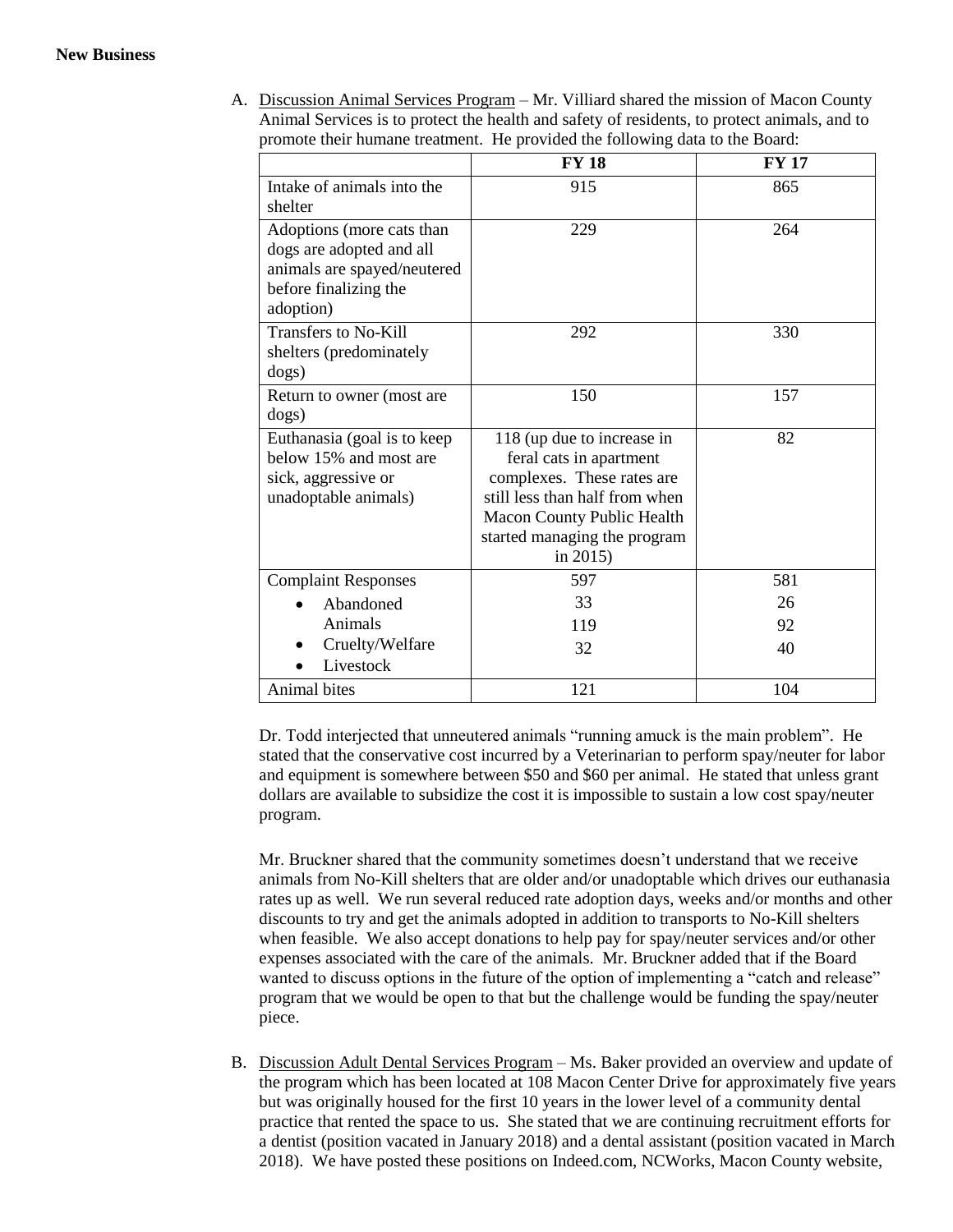dental schools, social media, Health Workforce Connector through the NC Office of Rural Health, newspapers, and various other public health websites as well as participated in a job fair at the Hinman Dental Conference in Atlanta. She stated that our lack of success has been due to our pay range not being competitive. Feedback received so far has been that graduates are opening their own practice or moving to cities where they can make more money. We have had several no call/no show candidates who committed to the interviews even the day prior.

Ms Baker indicated that we began contracting with a recruiting company at the end of May, beginning of June for coverage. So far the coverage has allowed us to have a dentist on site three days per week with hygiene services being provided on the fourth.

Mr. Bruckner stated that the County Manager is aware of the contract go and that we will need to ask the Board of County Commissioners to add an additional \$35,000 - \$40,000 to our next fiscal year budget. He indicated that the base salary according to the Macon County pay scale is \$113,000 per year and that of the candidates we have spoken with, one wanted \$158,000 per year in salary alone. Our position with benefits would cap at \$140,000+ depending on election of insurance packages. He further shared that Cherokee Indian Hospital is currently recruiting at the rate of \$134,000 - \$200,000+ based on experience; Haywood County is paying \$125 per hour for a contract dentist equating to \$196,000 per year. If we increased the base salary, we would also have to increase the salary for the current dentist on staff which would be an additional cost to the county.

In regard to the dental assistant position, Mr. Bruckner stated that "we are not the only game in town". There are multiple ads in the papers and social media each week from positions across Western North Carolina and we can't compete with the salaries which is what the candidates are focusing on. Ms. Futral asked about grants to support the positions. Mr. Bruckner explained that some of the revenue currently generated by the dental services goes to support other health department functions. He stated that we do apply for grants as previously stated and that we do so in order for the dollars to stay in the dental program. Dr. Farrow asked if we are told why we didn't receive a grant when we apply. Mr. Bruckner responded that sometimes we do but not always. He stated that we were not told why on either of the two recent ones. He stated that we target any and all grant funds that we are eligible for but, that the grants are fewer and farther between. Ms. Futral stated that she would prefer quality of a service and not just because we were the only game in town. She further stated it is very important from a population health standpoint to offer dental services. She inquired as to whether or not we had asked Mission Health System for funding support since they don't provide dental services but, lack of dental services impact their patient care. Mr. Bruckner replied that we had not approached them but that generally this would not be something they would consider. Mr. Bruckner stated we would have further discussion before he made his request to the Board of County Commissioners and indicated that we have not increased our request for funding by the County in several years and we have been able to do that by applying excess revenues earned through the dental programs to support other services for example Employee and Family Health Services and Nutrition Program/ Services which should help support our request. Commissioner Tate asked to continue the discussion when Dr. Brenner was here so we could include his thoughts and opinions.

## **Board Training and Information**

Budget Update: Ms. Keezer pointed out that the monthly budget update was added to their packet for their review.

**Announcements** None

**Next Meeting Date 7/24/2018**